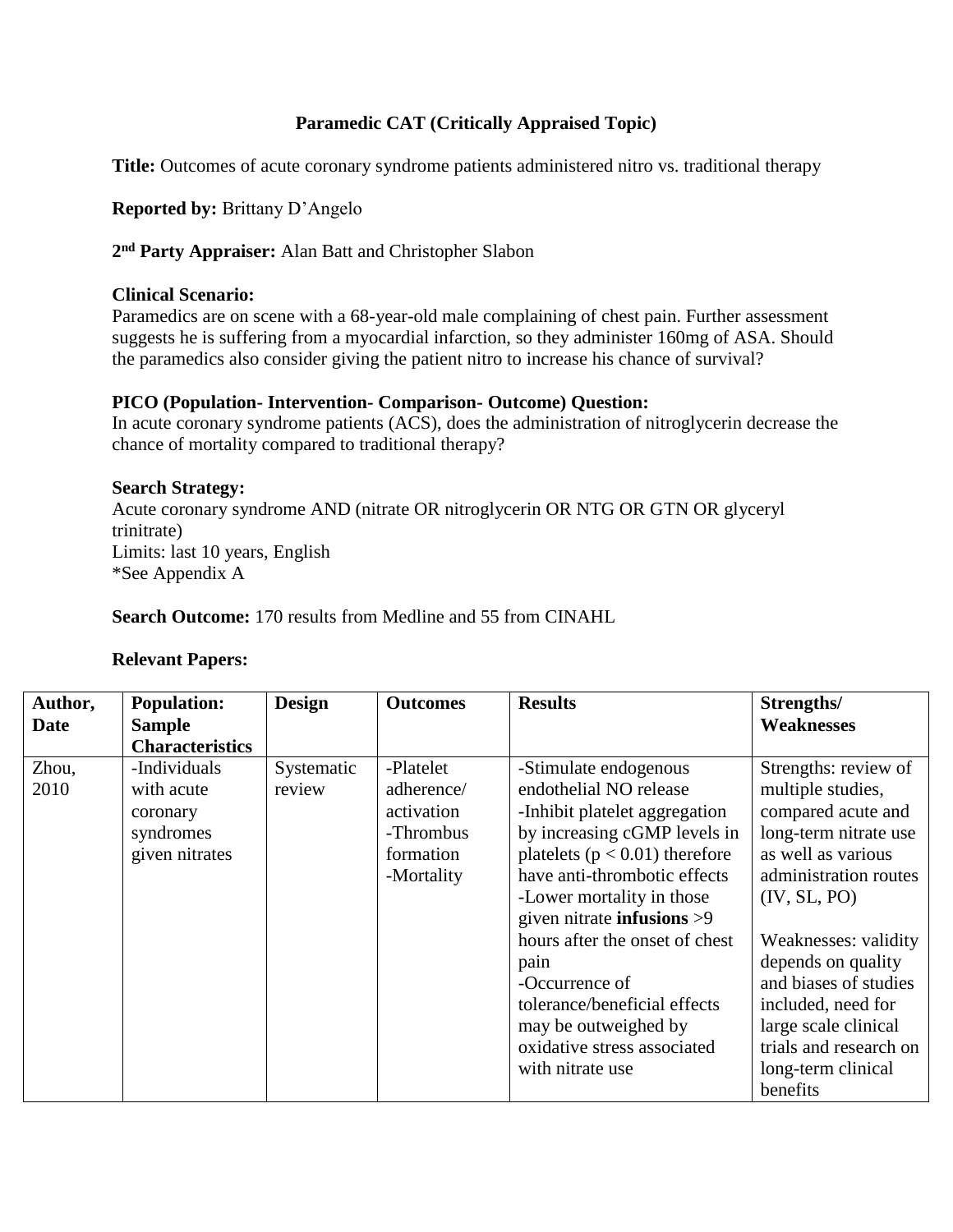| Kline,<br>2015    | -Individuals<br>classified as<br>having one of<br>five types of<br>myocardial<br>infarctions                                                                                                                               | Systematic<br>review                             | -Evidence for<br>the individual<br>components of<br>"MONA"<br>therapy<br>-Mortality<br>benefit of nitro | -Coronary dilator properties<br>help redistribute blood flow<br>to ischemic tissue<br>-Decrease BP in peripheral<br>vessels due to dilation<br>-Beneficial effects on chest<br>pain symptoms<br>-No significant effect on<br>mortality                                                                                                                              | Strengths: review of<br>multiple studies,<br>comparison to other<br>treatment options<br>and suggested a new<br>mnemonic<br>(THROMBINS2)<br>Weaknesses: validity<br>depends on quality<br>and biases of studies<br>included, conflict of<br>interest (Dr.<br>Winchester on the<br>advisory board for<br>Roche Diagnostics),<br>nitrate use is a Class<br>I recommendation<br>with LOE C (limited<br>data) |
|-------------------|----------------------------------------------------------------------------------------------------------------------------------------------------------------------------------------------------------------------------|--------------------------------------------------|---------------------------------------------------------------------------------------------------------|---------------------------------------------------------------------------------------------------------------------------------------------------------------------------------------------------------------------------------------------------------------------------------------------------------------------------------------------------------------------|-----------------------------------------------------------------------------------------------------------------------------------------------------------------------------------------------------------------------------------------------------------------------------------------------------------------------------------------------------------------------------------------------------------|
| El-Kadri,<br>2012 | -Individuals<br>with ACS<br>divided into ST<br>elevation, non-<br>ST elevation, or<br>unstable angina<br>and given<br>various<br>antiischemic<br>agents                                                                    | Meta-<br>analysis                                | -Anti-<br>inflammatory<br>and<br>antithrombotic<br>effects of nitro<br>-Prognostic<br>benefit           | -Nitrates improve the<br>oxygen/supply demand<br>mismatch<br>-Effective for symptom relief<br>-No statistically significant<br>reduction in mortality, but<br>also no increase in mortality<br>-Should be used when other<br>antiischemic agents are<br>ineffective or contraindicated                                                                              | Strengths: pooled<br>data from multiple<br>large scale studies,<br>no conflicts of<br>interest<br>Weaknesses:<br>dependant on<br>validity of studies<br>used, no comparison<br>to mortality rates<br>with other<br>antiischemic agents                                                                                                                                                                    |
| Collins,<br>1995  | -58 050 patients<br>hospitalized $<$ 24<br>hours (median<br>8) after acute<br>MI, given either<br>one month of<br>oral captopril or<br>mononitrate<br>(30mg initial)<br>titrated up to<br>60mg once per<br>day) vs placebo | Randomized<br>$2 \times 2$<br>factorial<br>trial | -Mortality<br>-Effects on in<br>hospital<br>clinical events                                             | -No significant reduction in 5<br>week or 1 year mortality;<br>death rate of 7.34% among<br>experiment group vs 7.54%<br>in control group during the<br>first 35 days ( $p=0.3$ )<br>-Benefit during days 0-1<br>supports the safety of early<br>nitrate use but does not<br>demonstrate efficacy<br>-No association or reduction<br>in reinfarction rates or post- | Strengths: strict<br>patient inclusion<br>criteria,<br>randomization of<br>treatment and<br>control groups<br>Weaknesses: lack of<br>control over pre-trial<br>characteristics (74%<br>male, 17% had a<br>previous MI, 47%                                                                                                                                                                                |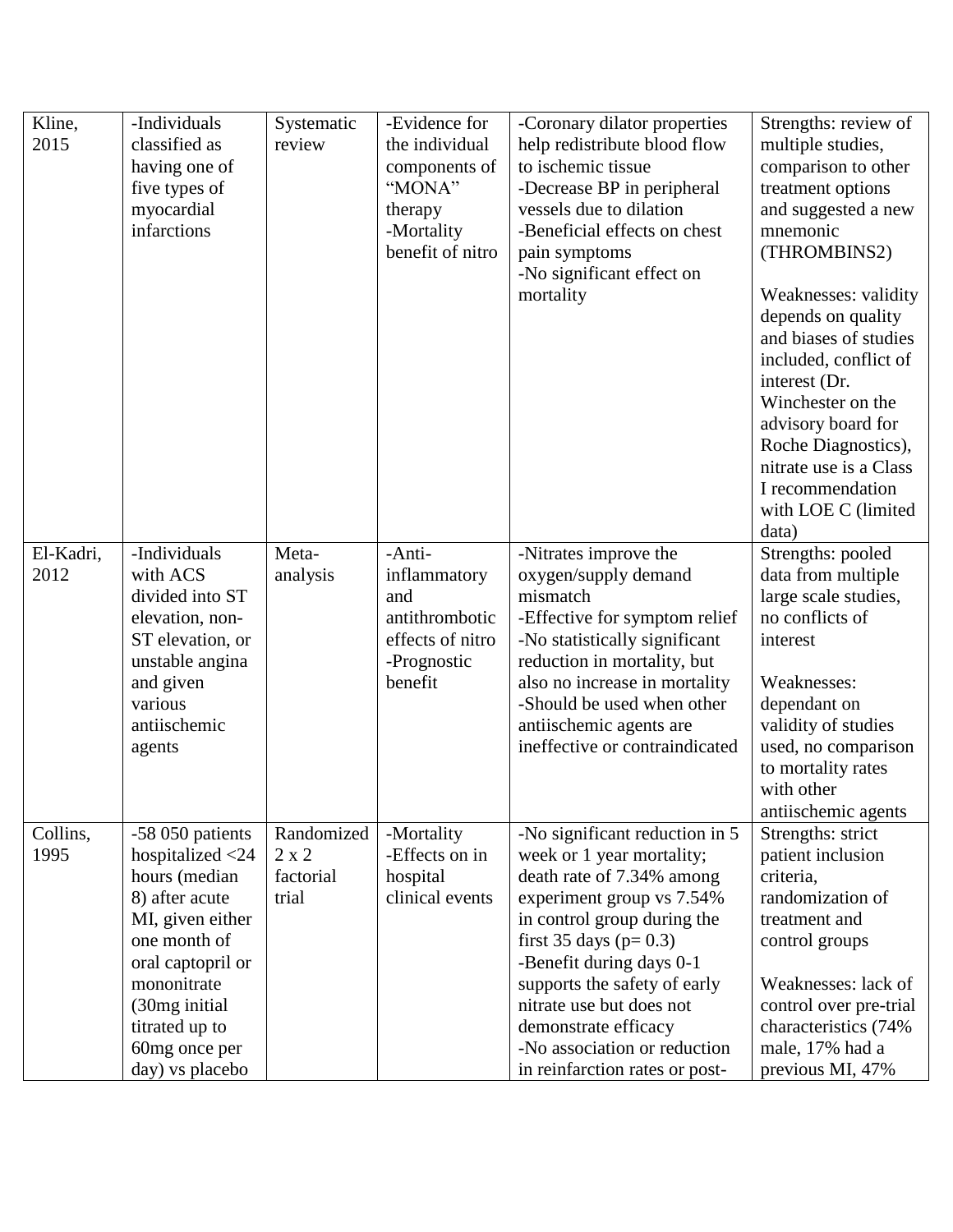|  |  | infarction angina during       | had previous non-  |
|--|--|--------------------------------|--------------------|
|  |  | hospital stay                  | study nitrate use) |
|  |  | -Increase in severe            |                    |
|  |  | hypotension; $8.1\%$ in        |                    |
|  |  | experiment vs 6.7% in          |                    |
|  |  | control group ( $p < 0.0001$ ) |                    |

### **Comments:**

Large scale randomized trials are lacking on the benefits of nitrates on mortality rates, therefore it was difficult to find studies with a focus on nitrate use alone. Many of the systematic reviews found focused on all pharmacological treatments for acute coronary syndromes. In addition, there is a need for further research on the efficacy of different routes of administration for nitroglycerin use; such as sublingual (used by paramedics) vs intravenous (in-hospital).

**Consider:** Why would we not use an alternative medication for pain relief?

As outlined in the research findings, there is little to no evidence suggesting that sublingual nitroglycerin use has any benefit on the outcomes of acute coronary syndrome patients. However, there is evidence of detrimental side effects of nitroglycerin use, such as severe hypotension (Collins, 1995). As mentioned by El-Kadri (2012), ranolazine can be used as an alternative to nitroglycerin for symptom relief. In a randomized double blind control trial by the name of MERLIN-TIMI 36, patients were treated with ranolazine or a placebo within 48 hours of ischemia onset. Although it had no statistically significant effect on mortality, ranolazine did have a significant effect on the reoccurrence of ischemia ( $p= 0.03$ ). In addition to the safety of ranolazine as an alternative to nitro, it has been proven to have antianginal properties for symptom relief (Morrow, 2007).

#### **Clinical Bottom Line:**

Further research is needed to determine which pharmacological options can not only relieve chest pain but also reduce mortality rates in acute coronary syndrome patients. Until then, nitroglycerin guidelines should continue to be followed as it has been proven to provide symptom relief and have no adverse effects on mortality if blood pressure is monitored properly.

## **References:**

Zhou, R. H., & Frishman, W. H. (2010). The antiplatelet effects of nitrates: is it of clinical Significance in patients with cardiovascular disease? *Cardiology in review*, *18*(4), 198-203.

Kline, K. P., Conti, C. R., & Winchester, D. E. (2015). Historical perspective and contemporary management of acute coronary syndromes: from MONA to THROMBINS2. *Postgraduate medicine*, *127*(8), 855-862.

El‐ Kadri, M., Sharaf‐ Dabbagh, H., & Ramsdale, D. (2012). Role of Antiischemic Agents in the Management of Non‐ ST Elevation Acute Coronary Syndrome (NSTE‐ ACS). *Cardiovascular therapeutics*, *30*(1), e16-e22.